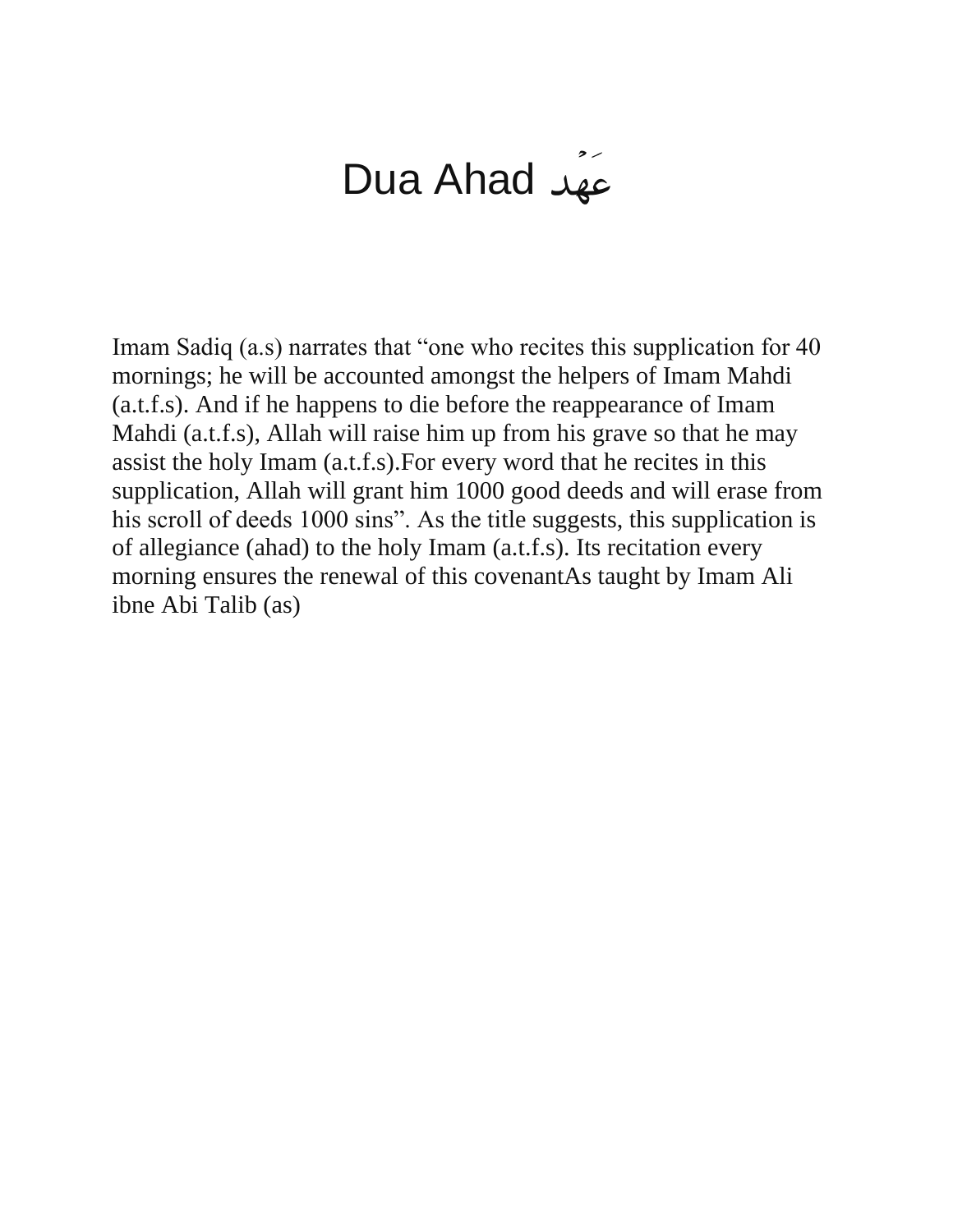$d\mathcal{U}$ الوَّحمٰن پس

*bismi allahi alrrahmani alrrahimi* In the Name of Allah, the All-beneficent, the All-merciful

 $\blacktriangleright$ 

*O Allah: (please do) send blessings upon Muhammad and the Household of Muhammad* allahumma salli `ala muhammadin wa ali muhammadin

*allahumma rabba alnnuri al`azimi* O Allah the Lord of the Great Light,

*wa rabba alkursiyyi alrrafi`i* the Lord of the Elevated Throne,

*wa rabba albahri almasjuri* the Lord of the swollen ocean,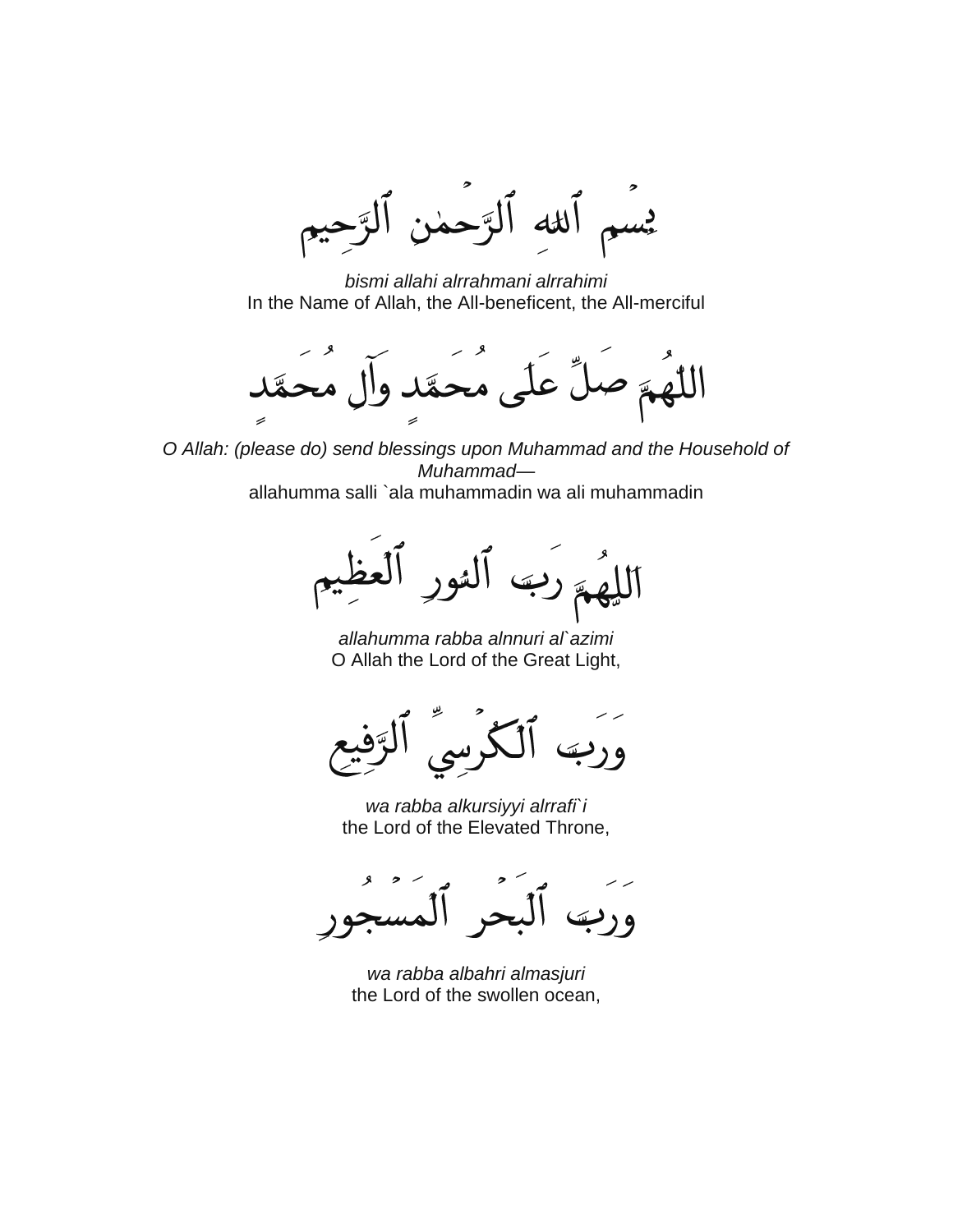و آلږ بور القوراة و

*wa munzila alttawrati wal-injili wallzzaburi* the Revealer of the Torah, the Gospel, and the Psalms,

لظاء  $\overline{a}$ 

*wa rabba alzzilli walharuri* the Lord of shade and heat,

*wa munzila alqur'ani al`azimi* the Revealer of the Great Qur'an,

*wa rabba almala'ikati almuqarrabina* and the Lord of the Archangels,

*wal-anbiya'i walmursalina* the Prophets, and the Messengers:

 $\mathcal{S}$  $\mathcal{L}$ 

*allahumma inni as'aluka bismika alkarimi* O Allah, I beseech You in Your Noble Name,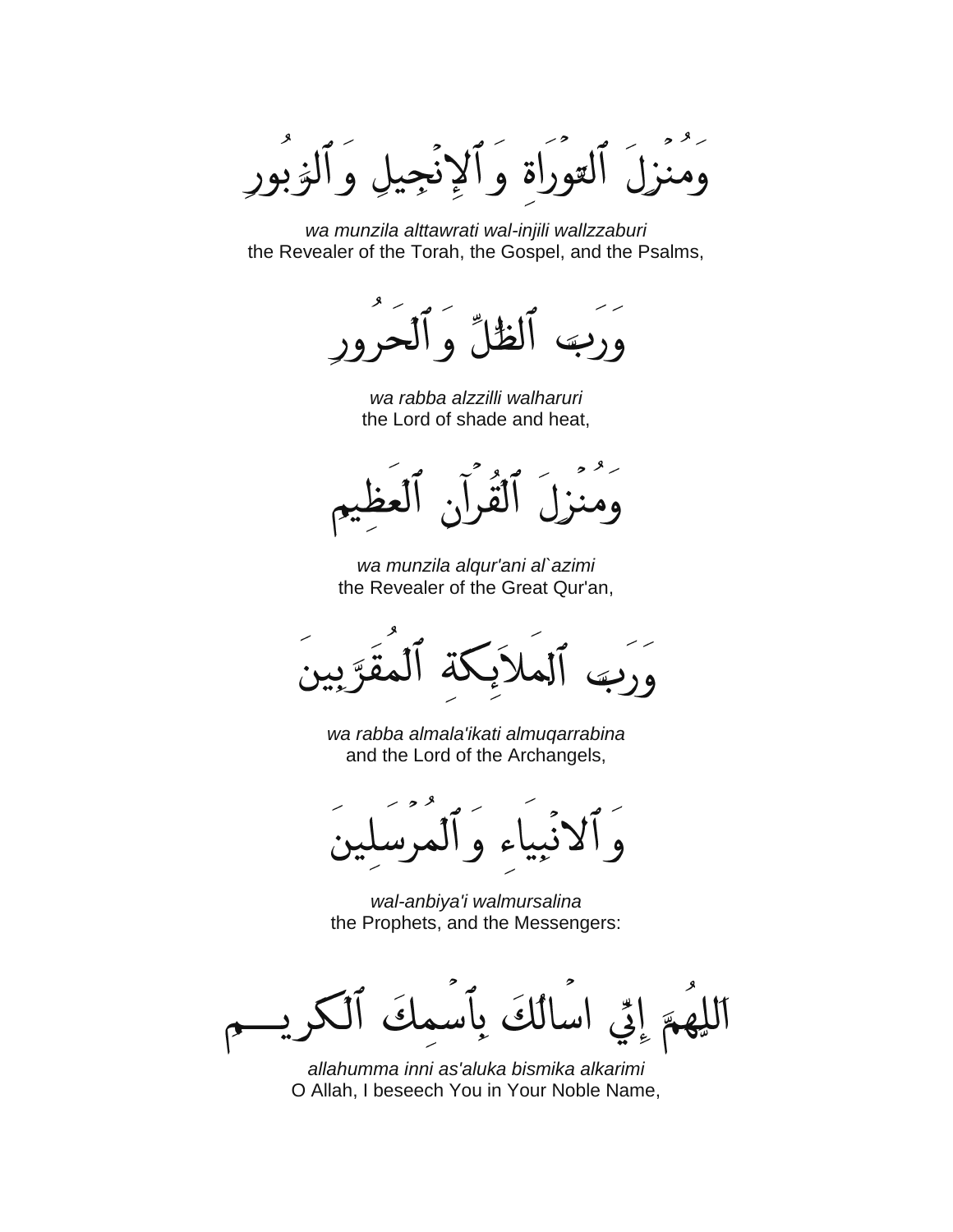وْبِنُورٍ وَجِهِكَ

*wa binuri wajhika almuniri* in the Light of Your Luminous Face

 $\sqrt{s}$ 

*wa mulkika alqadimi* and Your Eternal Kingdom.



*ya hayyu ya qayyumu* O Ever-living! O Self-Subsistent!

اسالُكَ بِٱسمِكَ ٱلِذِ<sub>ى</sub> اشْ رقّب ، به وَ أَلاَدِضُو

*as'aluka bismika alladhi ashraqat bihi alssamawatu wal-araduna* I beseech You in the name of Your Name with which the heavens and the earth have lit up

الاولون وا بصلح به  $\mathbf{1}$ 

*wa bismika alladhi yasluhu bihi al-awwaluna wal-akhiruna* and in Your Name with which the past and the coming generations have become upright!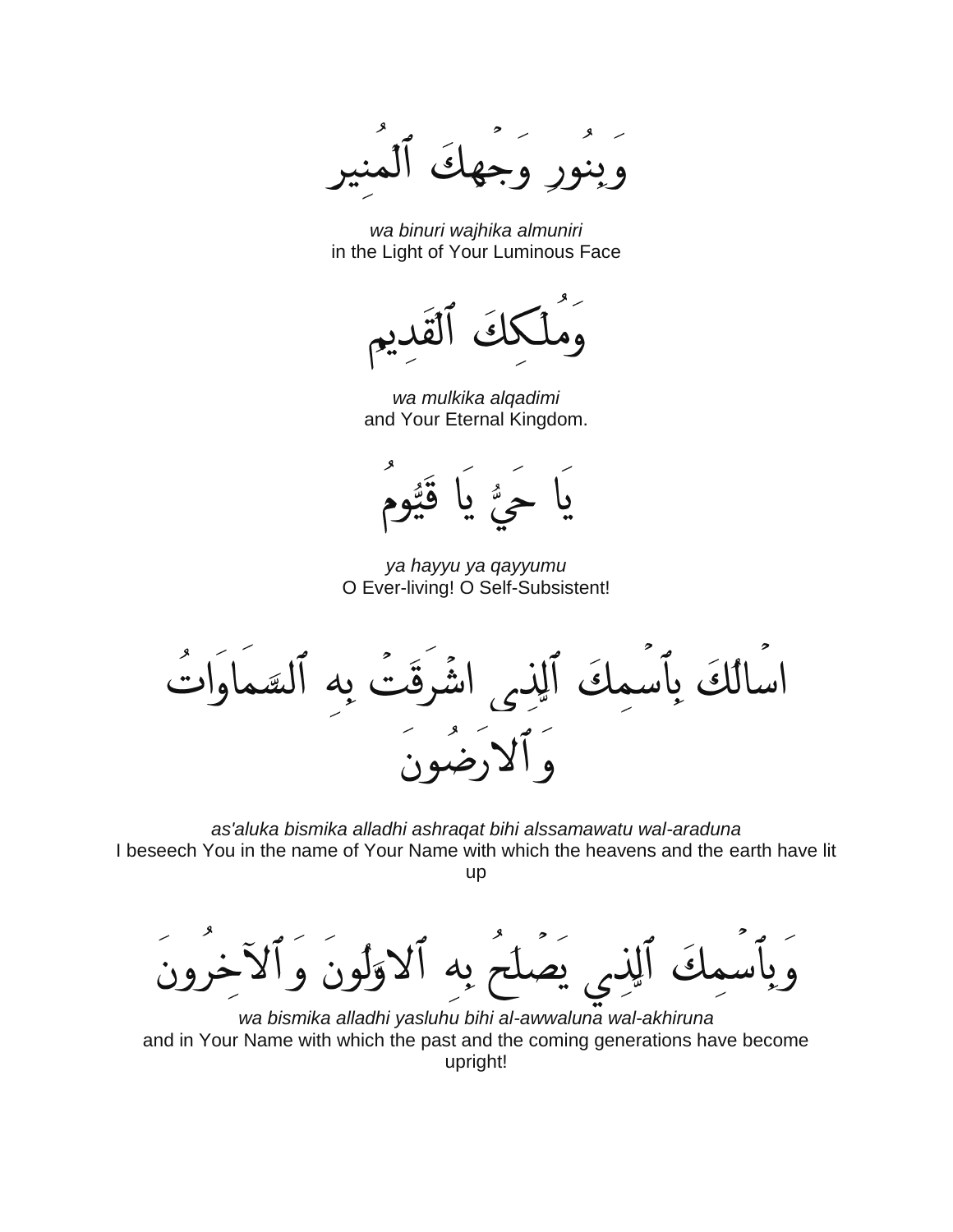

*ya hayyan qabla kulli hayyin* O He Who has been always alive before the existence of all living things!



*wa ya hayyan ba`da kulli hayyin* O He Who shall be alive after the extinction of all living things!



*wa ya hayyan hina la hayyu* O He Who has been always alive even when there was nothing else alive!



*ya muhyiya almawta wa mumita al-ahya'i* O He Who revives the dead ones and causes the living ones to die!

يا حيُّ لا إِلهَ إِلا انْتَ

*ya hayyu la ilaha illa anta* O Ever-living! There is no god save You.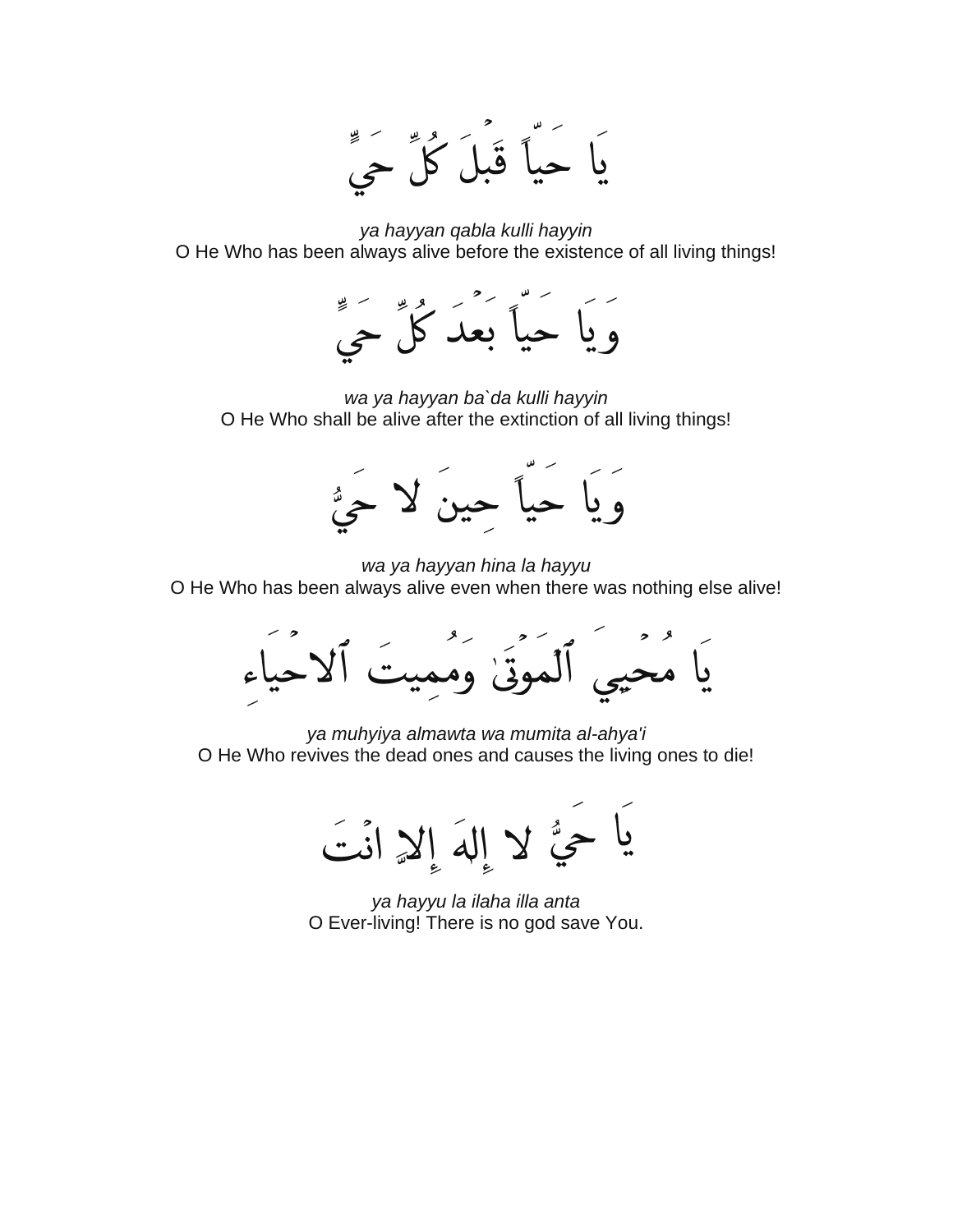اللِهُمَ بَلْغَ مَوۡلاَنَا ٱلاِمَامَ ٱلۡهَ ألقايم المهدي

*allahumma balligh mawlana al-imama alhadiya almahdiyya alqa'ima bi'amrika* O Allah, convey to our master Imam al-Mahdi, the guide who is to undertake Your orders,

اتٌ أَلله عَلَيه وَعَلَىٰ أَبَابِه ٱلطَّاهِ بِدِ

*salawatu allahi `alayhi wa `ala aba'ihi alttahirina* may Allah's blessings be upon him and upon his immaculate fathers,

المؤمنين و المؤمنا عن

*`an jami`i almu'minina walmu'minati* on behalf of all of the believing men and women

رُضِ وَمَغَارِبِهِ .<br>چي

*fi mashariqi al-ardi wa magharibiha* in the east and west of the earth

*sahliha wa jabaliha* and in plains, mountains,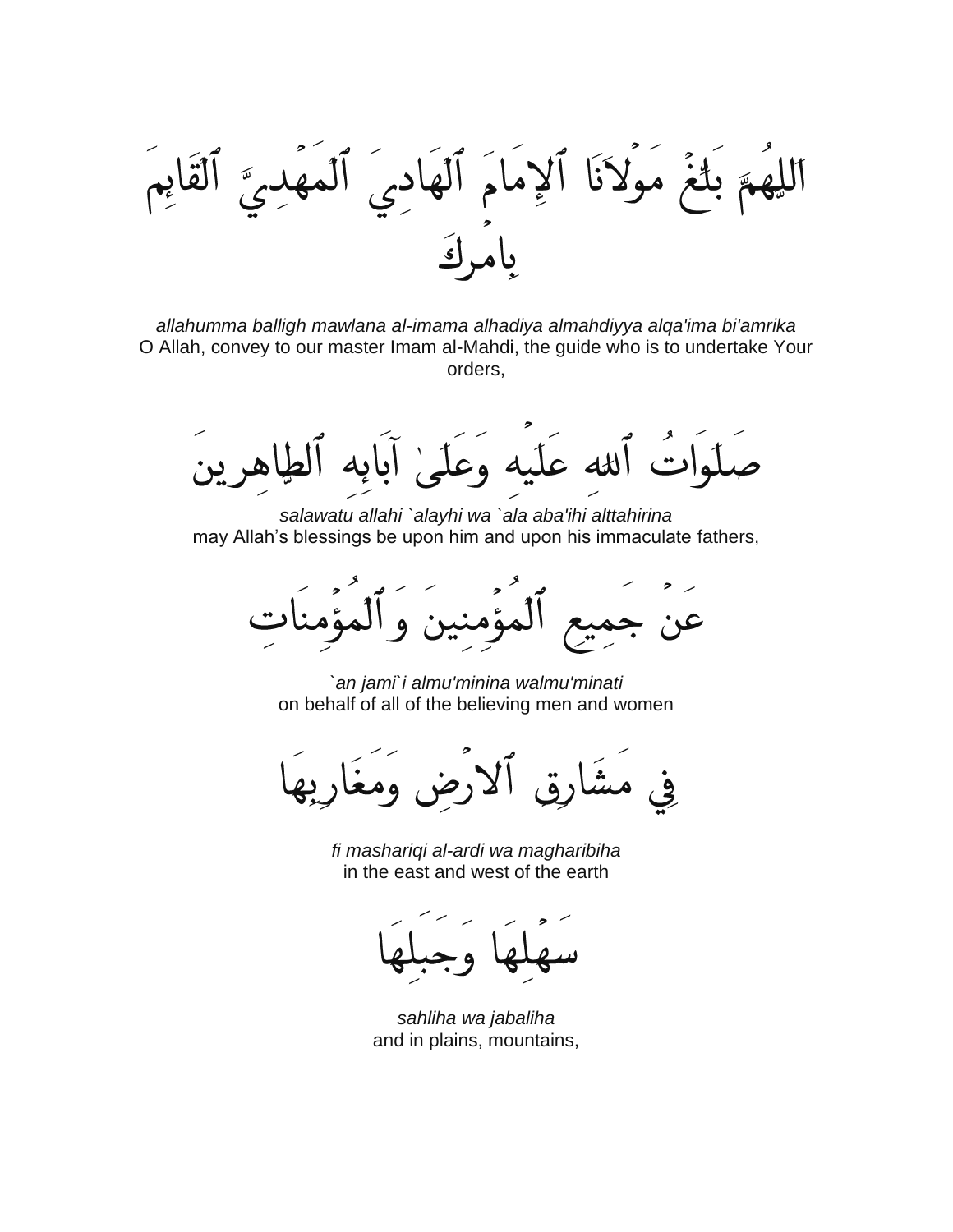*wa barriha wa bahriha* lands, and seas,

و ح

*wa `anni wa `an walidayya* and on behalf of my parents

زنةً عر  $d\mathcal{U}$ الصد من

*min alssalawati zinata `arshi allahi* (convey to him) blessings that are as weighty as Allah's Throne,

*wa midada kalimatihi* as much as the ink of His Words,

**g** وما اىە do  $\overline{\mathbf{A}}$ ىم ه ا  $\mathbf{C}$  $\mathsf{d}$ 

*wa ma ahsahu `ilmuhu wa ahata bihi kitabuhu* and as many as that which is counted by His knowledge and encompassed by His Book.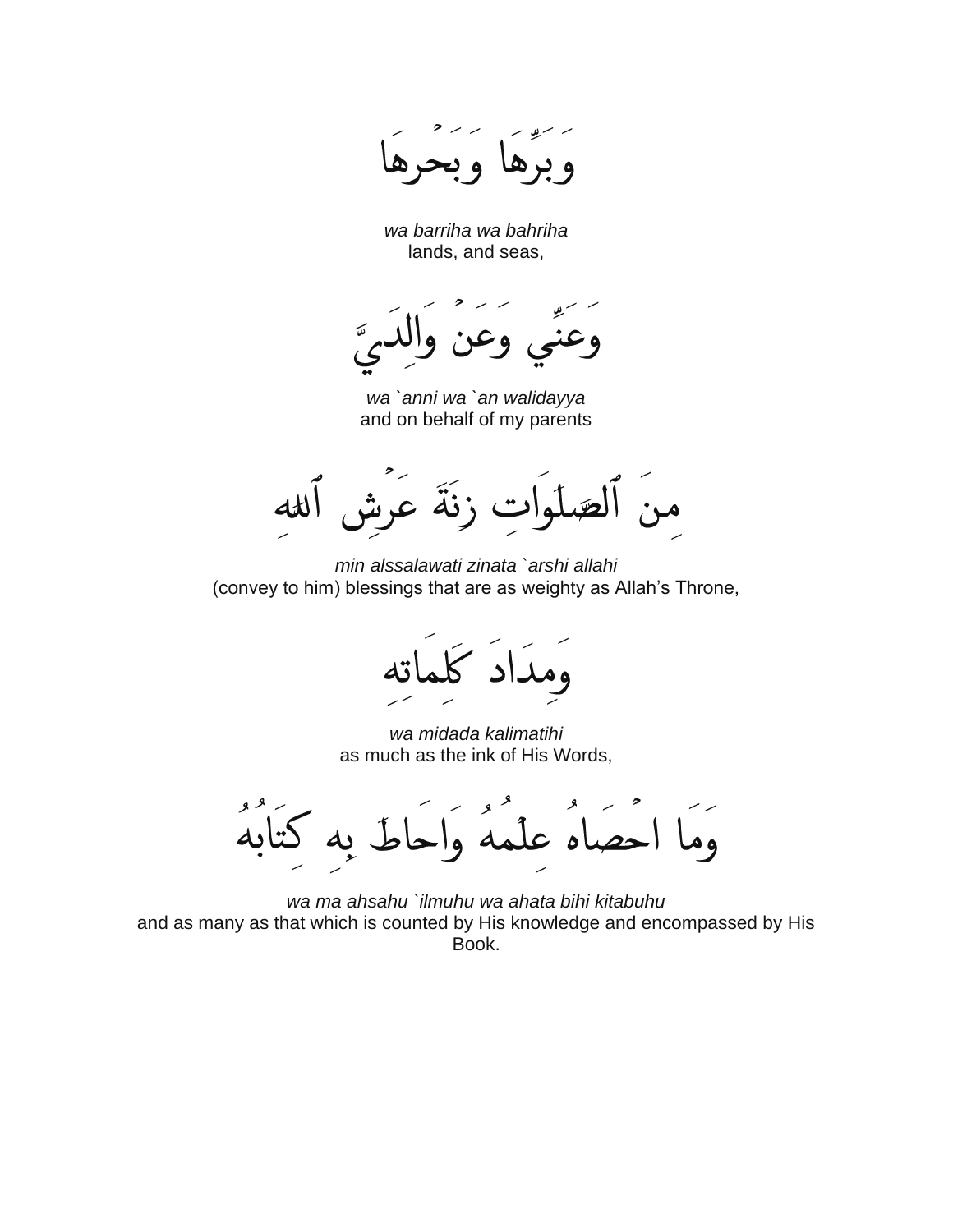اجَدَّدُ لَهُ فِي صبيحة يوه إِمَّى ي هذا

*allahumma inni ujaddidu lahu fi sabihati yawmi hadha* O Allah, I update to him in the beginning of this day



*wa ma `ishtu min ayyami* and throughout the days of lifetime a pledge,

٠ عقْداً وبيعةً له في

*`ahdan wa `aqdan wa bay`atan lahu fi `unuqi* a covenant, and allegiance to which I commit myself

احولَ عنه ولا إنَّهلَ إبداً

*la ahulu `anhu wa la azulu abadan* and from which I neither convert nor change.

انصاره

*allahumma ij`alni min ansarihi* O Allah, (please do) make me of his supporters,

نيابين عنه نه

*wa a`wanihi waldhdhabbina `anhu* sponsors, defenders,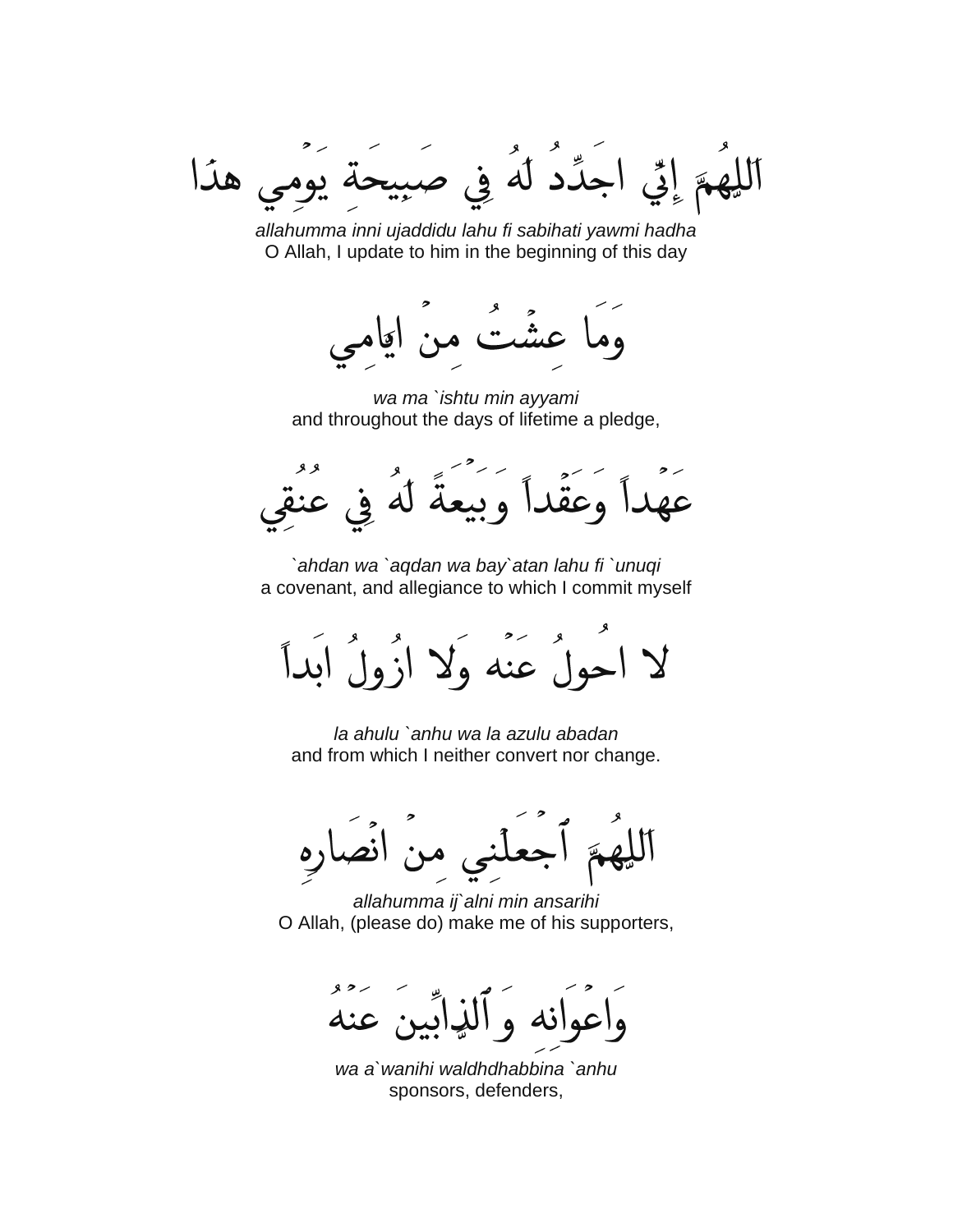قْضُ في  $\overline{c}$ 

*walmusari`ina ilayhi fi qada'i hawa'ijihi* and those who hurry in carrying out his instructions,

*walmumtathilina li'awamirihi* those who comply with his orders,

 $82-$ عنه مبن

*walmuhamina `anhu* those who uphold him,

ٰ نَفَ يكتبر ادته ه ا

*walssabiqina ila iradatihi* those who precede others to implementing his will,

ن يد

*walmustashhadina bayna yadayhi* and those who will be martyred before him.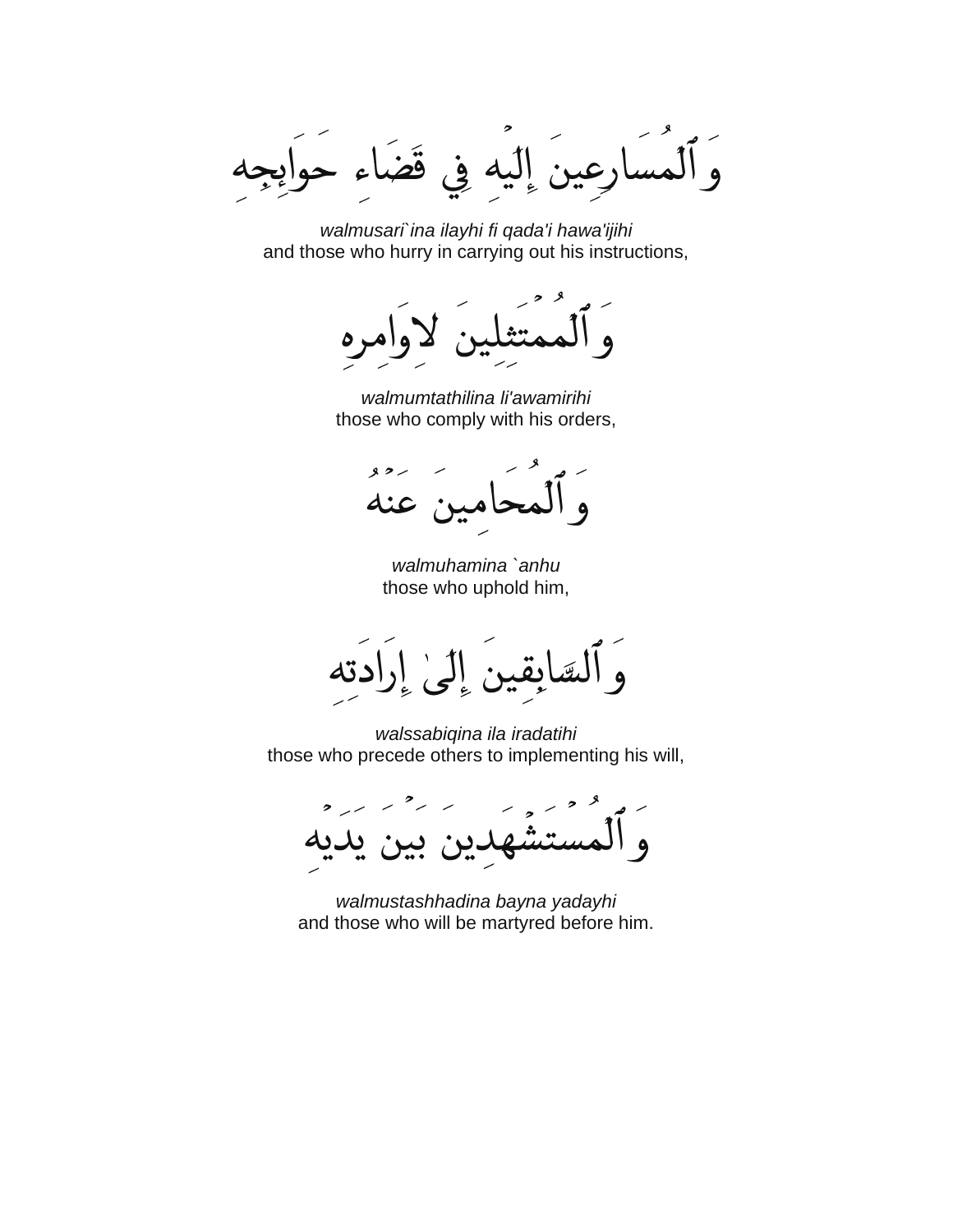إِنْ حَالَ بَيني وَبَينَهُ ٱلْمَوْ  $\mathbf{\tilde{C}}$ دك

*allahumma in hala bayni wa baynahu almawtu alladhi ja`altahu `ala `ibadika hatman maqdiyyan*

O Allah, if death that You have made inevitably and certainly incumbent upon Your servants stands between me and him,

قَبري مؤَتَز فَا نرجني من

*fa'akhrijni min qabri mu'taziran kafani* then (please do) take me out of my grave using my shroud as dress,

شاه آ سا

*sharihan sayfi* unsheathing my sword,

*mujarridan qanati* holding my lance in my hand,

دعوة الداعه ۏٝ

*mulabbiyan da`wata aldda`i filhadiri walbadi* and responding to the call of the Caller who shall announce (his advent) in urban areas and deserts.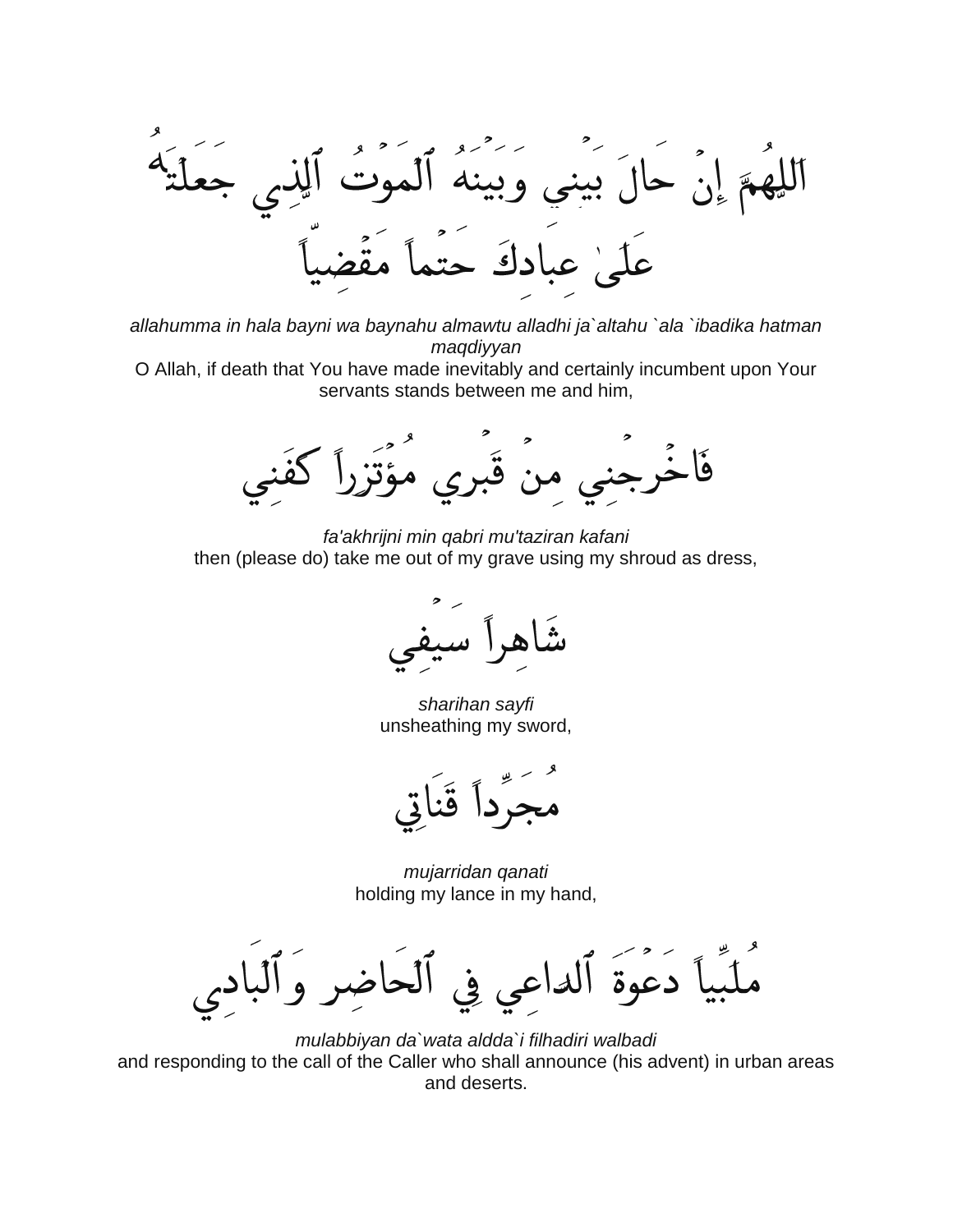لْمَةَ پهو ارنې

*allahumma arini alttal`ata alrrashidata* O Allah, (please do) show me his magnificent mien

لغوّة الحميدة

*walghurrata alhamidata* and his praiseworthy forehead,

نَاخ وْ آك  $\ddot{\delta}$  .

*wakhul naziri binazratin minni ilayhi* delight my eyes by letting me have a look at him.



*wa `ajjil farajahu* And (please) expedite his relief,

مح

*wa sahhil makhrajahu* make his reappearance easy,



*wa awsi` manhajahu* clear a spacious space for him,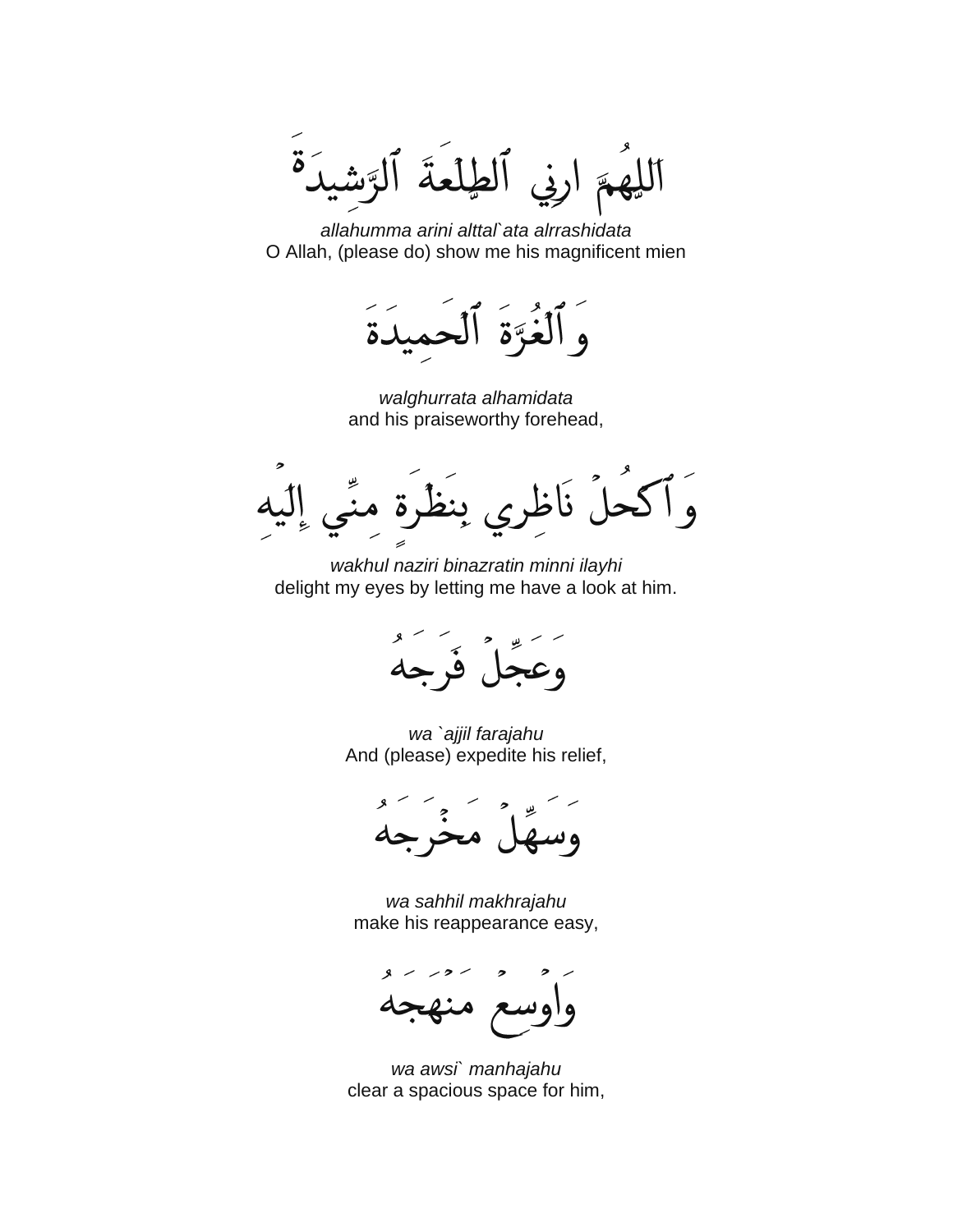$\mathcal{S}$ لك بي محجّت

*wasluk bi muhajjatahu* guide me to follow his course,

 $\mathcal{R}$ 

*wa anfidh amrahu* give success to his issues,



*washdud azrahu* and confirm his strength.

بلادك و اء بە

*wa`mur allahumma bihi biladaka* O Allah, construct Your lands through him

به عبادكَ

*wa ahyi bihi `ibadaka* and refresh Your servants through him,

فَأَنِكَ قُلْتَ

*fa'innaka qulta wa qawluka alhaqqu* For You have said, and true are Your words: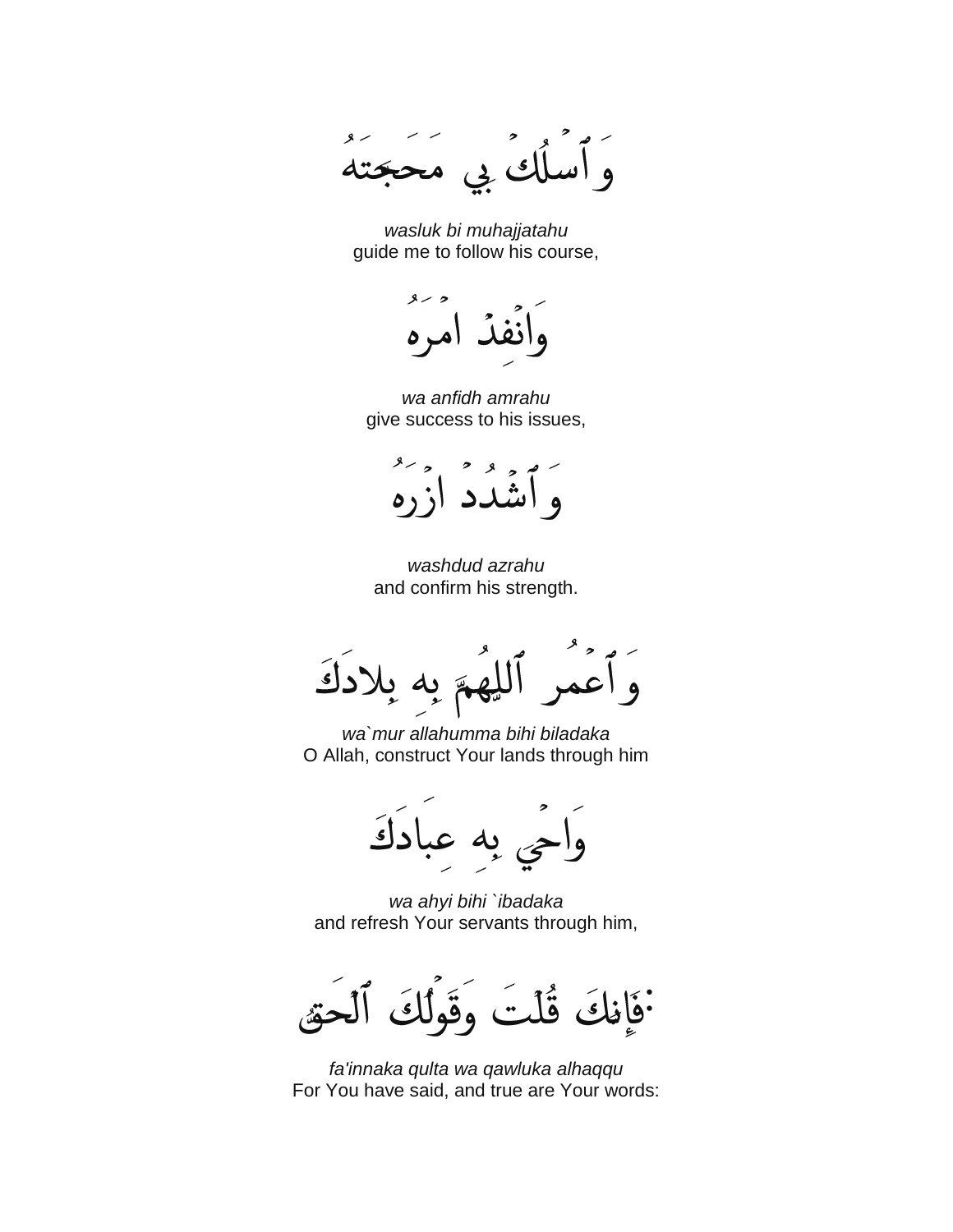ظَهَرَ ٱلْفَسَادُ فِي ٱلْبَرَّ وَٱلْبَحْرِ «

*zahara alfasadu filbarri walbahri* "Corruption has appeared in the land and the sea

 $\overline{\mathbf{C}}$ .»

*bima kasabat aydi alnnasi* on account of what the hands of men have wrought."

فَاظْهِرِ ٱللِّهِمَّ لَنَا لتَلْقَى

*fa'azhir allahumma lana waliyyaka* So, O Allah, (please) show us Your vicegerent,



*wabna binti nabiyyika* the son of Your Prophet,

*almusamma bismi rasulika* and the namesake of Your Messenger,

*salla allahu `alayhi wa alihi* peace be upon him and his Household,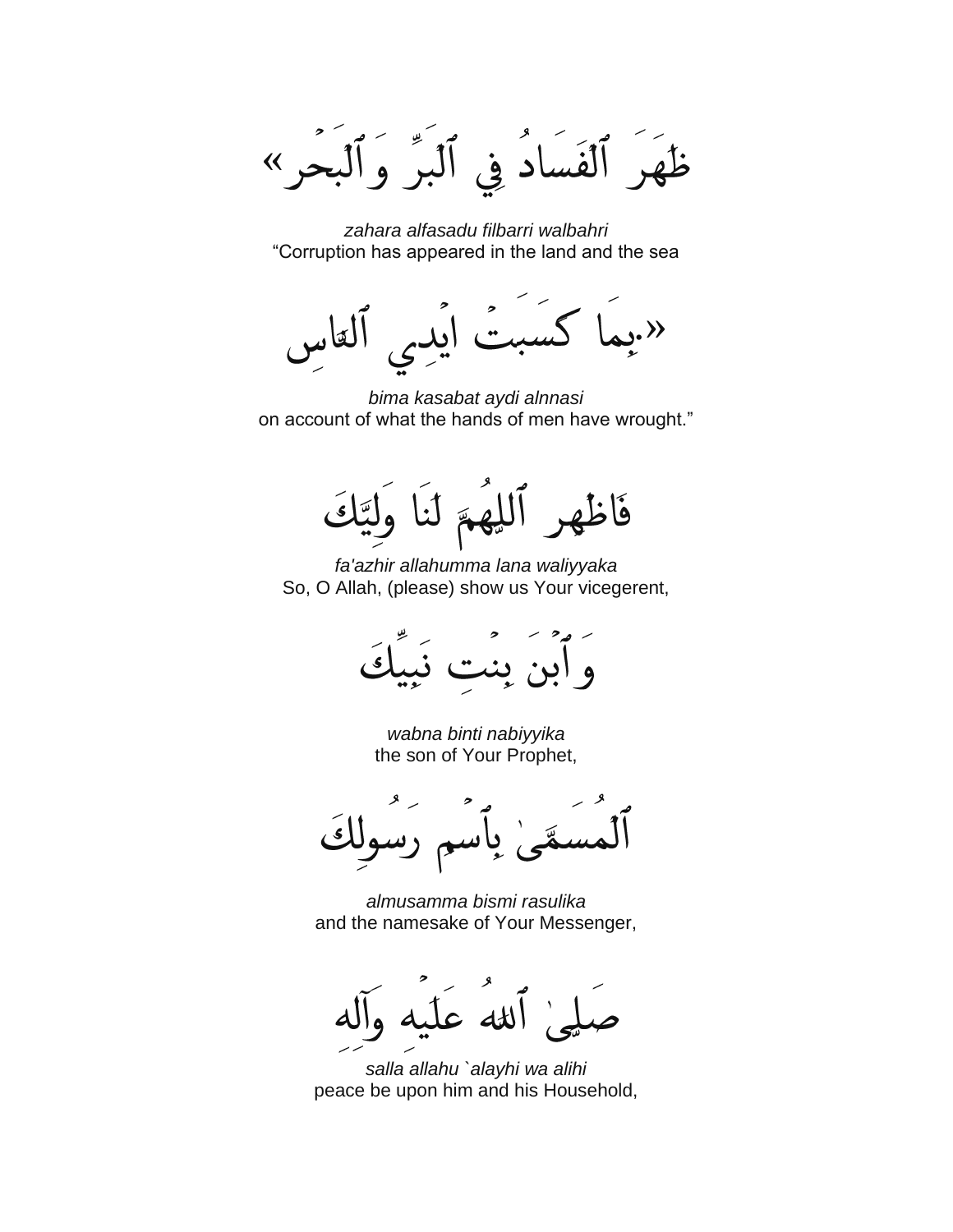يظْفَرِ بِشَيءٍ من ٱلباطلِ إلا مَنْقَهُ

*hatta la yazfara bishay'in min albatili illa mazzaqahu* so that he shall tear up any wrong item that he will face

۔<br>حق*تہ* و ب

*wa yahiqqa alhaqqa wa yuhaqqiqahu* and shall confirm and approve of the truth.

لِهِمَّ مفَزَعاً لمظ دك

*waj`alhu allahumma mafza`an limazlumi `ibadika* O Allah, (please) make him the shelter to whom Your wronged servants shall resort,

وَنَاصِراً لَمَنْ لا يَجِدُ لَهُ نَاصِراً غَيرَ

*wa nasiran liman la yajidu lahu nasiran ghayraka* the supporter of those who cannot find any supporter save You,

لِّداً لما عَطُلَ منَ احكَامِ كِتَابِكَ

*wa mujaddidan lima `uttila min ahkami kitabika* the reviver of the laws of Your Book that have been suspended,

ورد من اعلامِ دينكَ وِس

*wa mushayyidan lima warada min a`lami dinika wa sunani nabiyyika* and the constructor of all signs of Your religion and instructions of Your Messenger,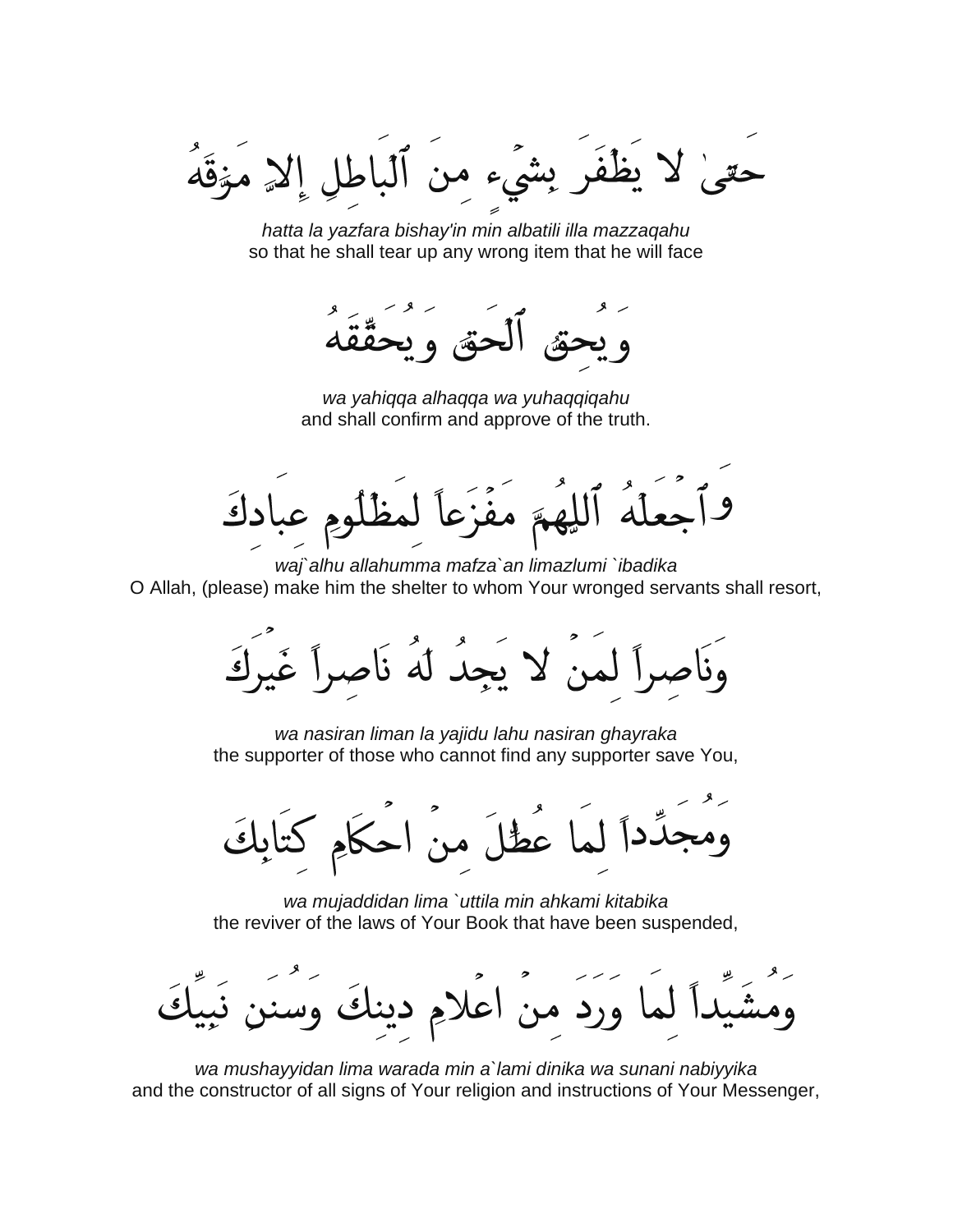إ الله عليه و

*salla allahu `alayhi wa alihi* peace be upon him and his Household, that he will see.

۾ مڱن حصّنته من des

*waj`alhu allahumma mimman hassantahu min ba'si almu`tadina* O Allah, (please) include him with those whom You protect from the domination of the aggressors.

اللَّهُمَّ وَسُرَّ نَبِيَّكَ مَعَ

*allahumma wa surra nabiyyaka muhammadan* O Allah, (please) delight Your Prophet Muhammad,

الله عذ

*salla allahu `alayhi wa alihi* peace be upon him and his Household,

علىٰ دعوته ومن تبعه

*biru'yatihi wa man tabi`ahu `ala da`watihi* as well as all those who followed him in his promulgation by making (us) see him,

وَأَرْحَمِ ٱسْتكَانَتَنَا بَعْدَهُ